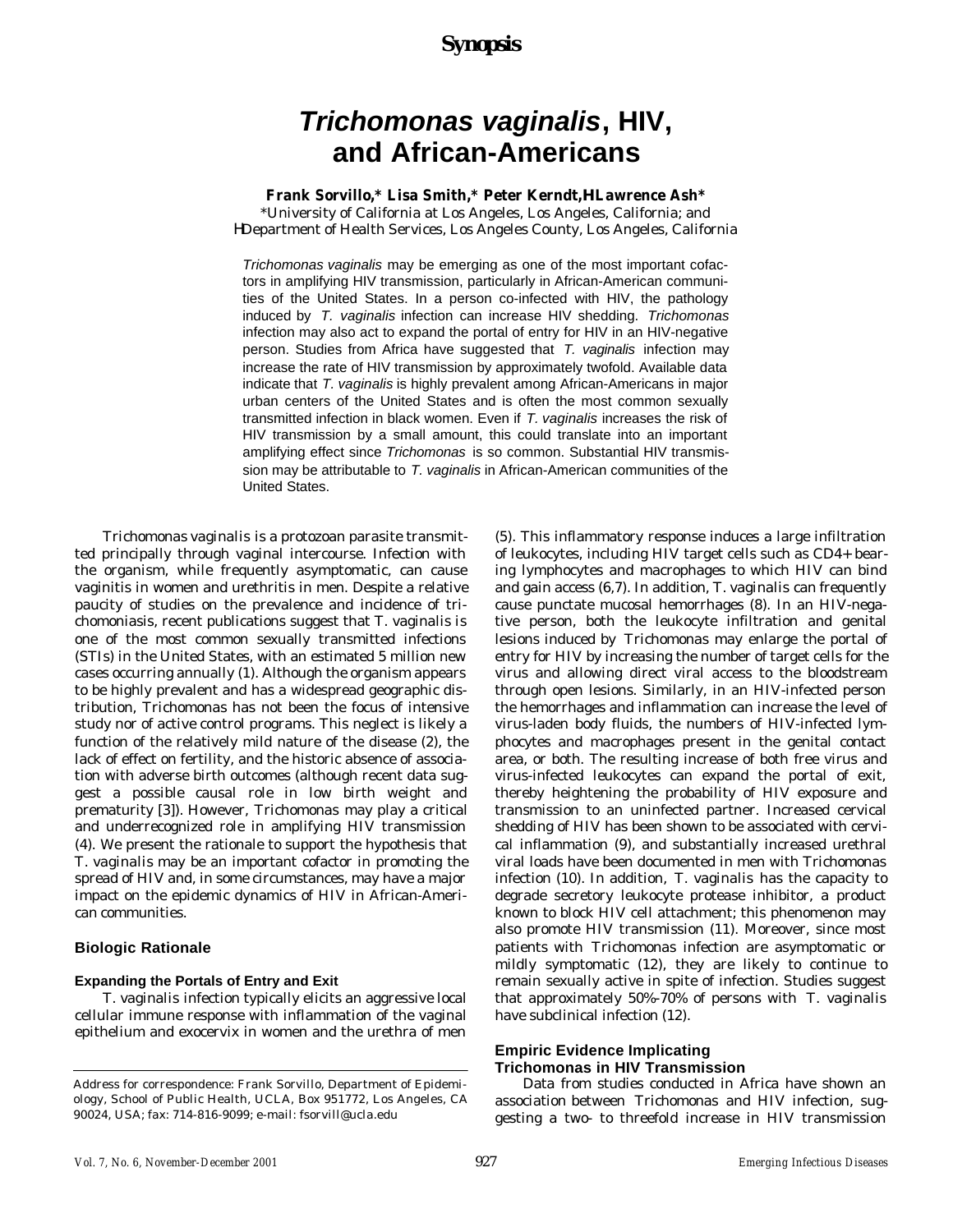(4,13,14). A cross-sectional study conducted among 1,209 female sex workers in the Ivory Coast found an association between HIV and *Trichomonas* infection in bivariate analysis (crude odds ratio 1.8, 95% confidence intervals 1.3, 2.7). In another cross-sectional study performed in Tanzania among 359 women admitted to a hospital for gynecologic conditions, *Trichomonas* was more common in women with HIV infection in multivariate analysis (odds ratio 2.96, no confidence intervals provided, p<0.001). While such crosssectional studies are limited by the issue of temporal ambiguity, i.e., lack of information on whether *Trichomonas* infection preceded HIV, these preliminary findings were subsequently reinforced in a single prospective study from Zaire (4). This study, in which 431 HIV-negative female prostitutes were evaluated over time, found that prior *Trichomonas* infection was associated with a twofold increased rate of HIV seroconversion in muiltivariate analysis.

#### **Data on the Prevalence of** *T. vaginalis* **among U.S. Women**

Information on the occurrence of *T. vaginalis* infection in the United States is meager. Trichomoniasis is not a reportable condition in most health jurisdictions, and prevalence surveys for STIs often do not include attempts to recover *Trichomonas*. In addition, the relatively few published studies with information on the prevalence of *T. vagi-*

*nalis* infection have generally been conducted among highly selected populations, typically included only women, or were limited by small numbers of participants. Frequently these studies were not conducted with the primary purpose of assessing the prevalence of *Trichomonas*. Moreover, many of these studies have often used diagnostic techniques with relatively low sensitivity such as wet mount, stained preparations, or Papanicolaou (PAP) smear. Wet mount, the most commonly used method, has an estimated sensitivity of 58% when compared with culture (15); the sensitivity of PAP smear is approximately 57%. The accuracy of these techniques is dependent on the experience of the microscopist, and sensitivities may vary widely (15). The sensitivity of culture when compared with polymerase chain reaction (PCR) has been estimated to be 70% (16). Such highly sensitive PCR and related techniques are not routinely used nor readily available for *Trichomonas* as for other STIs (17). As a result of suboptimal laboratory methods, studies of *T. vaginalis* have often substantially underestimated the prevalence of infection. In spite of this, levels of infection have typically been high, with reported overall prevalences ranging from 3% to 58% and an unweighted average across studies of 21% (18-37).

Table 1 lists published reports on the occurrence of *T. vaginalis* infection among women conducted among U.S. populations from 1964 through 1999. Although not

| Table 1. Studies of the prevalence of Trichomonas vaginalis infection in women, United States, 1964–1997 |                           |             |                            |                               |                            |  |  |
|----------------------------------------------------------------------------------------------------------|---------------------------|-------------|----------------------------|-------------------------------|----------------------------|--|--|
| Year <sup>a</sup>                                                                                        | Location (ref)            | N           | Population                 | Trichomonas<br>prevalence (%) | Diagnostic method(s)       |  |  |
| 1996-97                                                                                                  | New York (18)             | 213         | Incarcerated               | 47                            | culture                    |  |  |
| 1995-97                                                                                                  | St. Louis (19)            | 143         | HIV clinic                 | 11                            | wet mount                  |  |  |
| 1993-95                                                                                                  | $4 \text{ cities} (20)$   | 1,285       | HIV infected and high risk | 11                            | wet mount                  |  |  |
| 1994                                                                                                     | New York (23)             | 1,404       | Inner city                 | 20                            | not provided               |  |  |
| 1992                                                                                                     | Baltimore (24)            | 279         | STD clinic                 | 26                            | culture                    |  |  |
| 1990-94                                                                                                  | New York (37)             | 677         | HIV and community clinics  | 22                            | culture                    |  |  |
| 1901-93                                                                                                  | Southeastern city<br>(21) | 650         | Adolescent health clinics  | 3                             | culture                    |  |  |
| 1986                                                                                                     | $5$ cities $(27)$         | 13,816      | Antepartum women           | 13                            | culture                    |  |  |
| 1990-91                                                                                                  | New York (22)             | 372         | Inner city                 | 27                            | culture                    |  |  |
| 1989-90                                                                                                  | New York (25)             | 1,401       | OB/GYN clinics             | 20                            | culture                    |  |  |
| 1989                                                                                                     | Baltimore (26)            | 3,005       | Cancer screening           | 25                            | wet mount                  |  |  |
| 1987-88                                                                                                  | Denver (36)               | $5,681^{b}$ | STD clinic                 | 11                            | wet mount                  |  |  |
| 1984-86                                                                                                  | Birmingham (28)           | 818         | STD clinic                 | 21                            | wet mount                  |  |  |
| 1985                                                                                                     | San Francisco (29)        | 171         | Adolescent clinic          | 11                            | wet mount/PAP <sup>c</sup> |  |  |
| 1982                                                                                                     | Baltimore (30)            | 115         | Pregnant adolescents       | 34                            | culture                    |  |  |
| 1981                                                                                                     | Seattle (31)              | 80          | Juvenile detention         | 48                            | wet mount                  |  |  |
| 1980                                                                                                     | Providence (32)           | 500         | Student health center      | 3                             | culture                    |  |  |
| 1979-80                                                                                                  | Storrs (33)               | 383         | GYN clinic                 | 19                            | wet mount/PAP              |  |  |
| 1971                                                                                                     | Oregon (34)               | 338         | State school/adolescents   | 35                            | Gram stain                 |  |  |
| 1964                                                                                                     | Philadelphia (35)         | 27,392      | Cancer screening           | 16                            | PAP                        |  |  |

<sup>a</sup>Year of study (or publication).

**b** Number of visits.

<sup>c</sup>Papanicolaou smear; STD = sexually transmitted disease; OB/GYN = obstetrics/gynecology.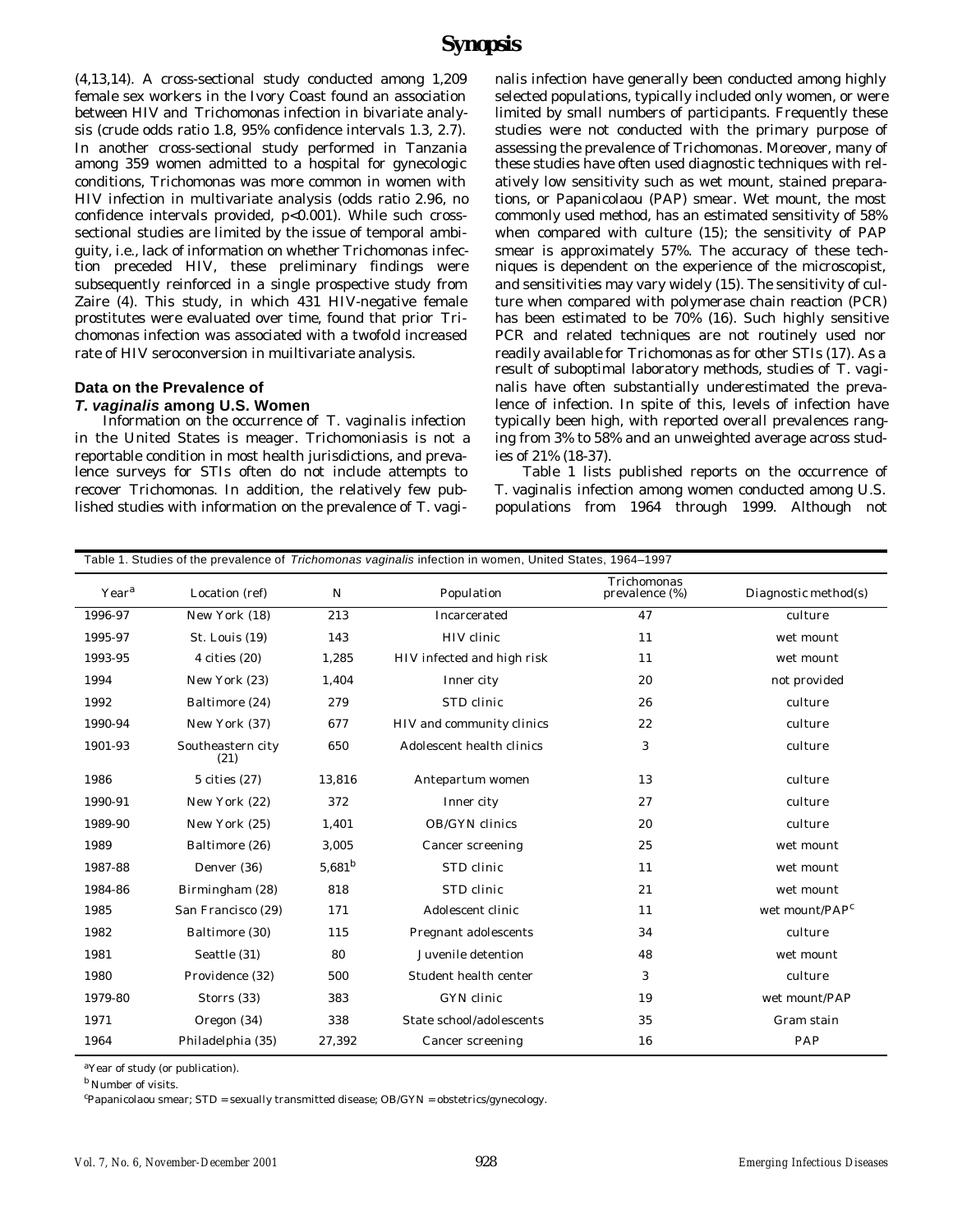necessarily complete, a comprehensive search through MED-LINE and review of articles yielded only 20 reports during this 35-year period. Evaluated populations have included such groups as sexually transmitted disease (STD) clinic patients, inner-city populations, pregnant women, university students, adolescents, incarcerated populations, and women with HIV infection.

### **Data on the Incidence of** *T. vaginalis* **in the United States**

Even fewer studies have assessed the incidence of trichomoniasis in the United States. In a study conducted from 1992 to 1995 among a cohort of 212 women with HIV in Los Angeles County, *Trichomonas* infection was the most frequently identified sexually transmitted disease and was found in 37 (17.4%) women, representing a crude incidence rate of 14.1 per 100 person-years' experience (38). The crude rate was highest in black women (69.0 per 100 person-years). A recent prospective study conducted from 1990 to 1998 in New Orleans, which followed women co-infected with HIV and *T.* vaginalis, documented high rates (16.1 per 100 person-years) of *Trichomonas* re-infection (39). Among a predominantly black group of HIV-infected and high-risk women followed in New York City from 1990 to 1994, *T. vaginalis* was the most frequent incident STI (37).

### **Prevalence of** *T. vaginalis* **among Men in the United States**

Very few published studies have assessed the prevalence of *T. vaginalis* among men and, as is the case for women, these studies typically have included relatively small samples from selected populations. Often data on racespecific prevalences are not provided. Among men attending an STD clinic in Seattle-King County from 1987 to 1990, 6% of 300 randomly selected men were infected with *Trichomonas* by culture technique; 22% of 147 contacts to women with *T. vaginalis* were also positive (40). In a study published in 1995 conducted in Richmond, California, 12% of 204 male patients from an STD clinic were culture positive for *T. vaginalis* (41). Among 454 consecutive men attending an STD clinic in Denver in 1998, 2.8% were found to be infected by a culture method (42). In a small-scale study published in 1991 among 16- to 22-year-old black men enrolled in an inner-city residential youth job-training program, *Trichomonas* was recovered from 55% of 85 participants and was the most common STI identified (43). Data on race-specific prevalences of *Trichomonas* infection among U.S. males are not available. We are unaware of any published reports that have assessed the prevalence of *T. vaginalis* in males and females. While the separate studies we have cited suggest that *Trichomonas* may be more common in women in the United States, the data are so limited and potentially biased that any such conclusions must be made cautiously.

# **Race and** *Trichomonas*

Table 2 presents data, where available, on the prevalence of *Trichomonas* among women, by race, in the United States. In each study that has presented information on race/ethnicity, the prevalence of *Trichomonas* has been highest in African-Americans (23%-51%), ranging from approximately 1.5 to nearly 4 times greater than other racial/ethnic groups. In several studies in which very high prevalences of

Table 2. Prevalence of *Trichomonas vaginalis* among women, by race, United States

|                                    | Overall   |                          | Tricho-    |                 |  |
|------------------------------------|-----------|--------------------------|------------|-----------------|--|
|                                    | Tricho-   | Tricho-                  | monas      |                 |  |
|                                    | monas     | monas                    | prevalence |                 |  |
|                                    | preva-    | prevalence               | in non-    |                 |  |
| City (ref)                         | lence (%) | in blacks                | blacks     | OR <sup>a</sup> |  |
| New York<br>(18)                   | 47        | 51                       | 35         | 1.6             |  |
| San<br>Francisco<br>(29)           | 11        | 28                       | 9          | 3.7             |  |
| 5 cities (27)                      | 13        | 23                       | 6          | 4.4             |  |
| Philadelphia<br>(35)               | 16        | 30                       | 11         | 3.6             |  |
| New York<br>(22)                   | 27        | population<br>92% black  |            |                 |  |
| New York<br>(25)                   | 20        | population<br>83% black  |            |                 |  |
| Baltimore<br>(24)                  | 26        | population<br>96% black  |            |                 |  |
| New York<br>(23)                   | 20        | population<br>90% black  |            |                 |  |
| Baltimore<br>(26)                  | 25        | population<br>100% black |            |                 |  |
| Birmingham<br>(28)                 | 21        | population<br>89% black  |            |                 |  |
| Providence<br>(32)                 | 3         | population<br>87% black  |            |                 |  |
| <sup>a</sup> Estimated odds ratio. |           |                          |            |                 |  |
|                                    |           |                          |            |                 |  |

infection were observed, the population consisted exclusively or predominantly of African-Americans. This racial finding, consistent across studies, is unlikely to be artifactual.

Several factors may explain the apparent elevated rate of trichomoniasis in black women. This phenomenon may indicate a high prevalence of *Trichomonas* infection among the sex partners of these women. Although a study in Washington, D.C., observed a high prevalence of *T. vaginalis* (55%) among young, inner-city, black men (43), data on racespecific rates of *Trichomonas* infection in men are lacking. The association with black race may also reflect decreased use of barrier protection in this population. Studies indicate that African-American males are less likely to use condoms than men of other racial groups because of a higher frequency of condom breakage and slippage (44) and a reported decrease in sexual fulfillment (45). Alternatively, it is possible that practices such as douching, which is reportedly more common in black women (46) and can increase susceptibility to other STIs (47), could predispose to trichomoniasis and explain the observed racial association. Increased prevalences of *Trichomonas* infection could also reflect lack of access to care and distrust of the health-care system, which could manifest as failure to seek care, noncompliance with treatment recommendations, and hesitation to refer partners for treatment. Drug use and its association with highrisk sexual behaviors, including trading sex for money or drugs, may also explain the racial differences in the occurrence of *Trichomonas*. In addition, compared with other racial and ethnic groups, a greater proportion of blacks are unmarried, divorced, or separated (48), and unmarried status is itself a risk marker for STIs (49). It is also conceivable that a genetic or racial-based heightened susceptibility to *T.vaginalis* exists in African-Americans; however, such a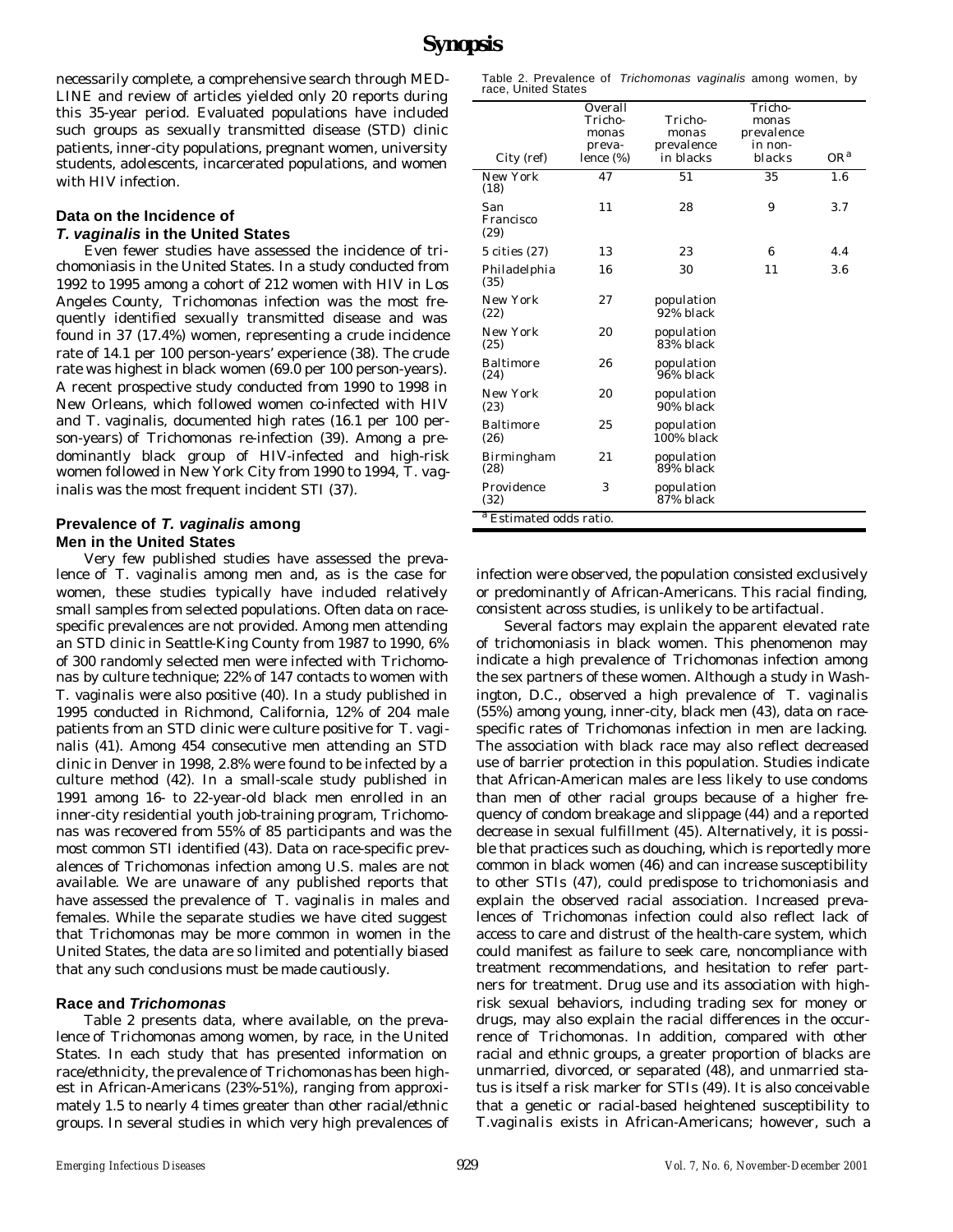phenomenon has not been recognized. Finally, the observed racial disparity could reflect strain differences of *Trichomonas*. For example, if the strains that infect African-Americans are more likely to produce chronic, persistent infection of longer duration, higher prevalences would be observed. However, this hypothesis has not been studied.

### *Trichomonas* **Compared with Other STIs in African-American Women**

Table 3 lists studies comparing the prevalence of *T. vaginalis* infection with that of other STIs among black women in the United States. In each study *Trichomonas* was the most commonly identified STI, exceeding both *Chlamydia trachomatis* and *Neisseria gonorrhoeae* in prevalence. While the optimal tests for detecting *C. trachomatis* and *N. gonorrhoeae* were not always used in these studies, neither were highly sensitive tests used for the diagnosis of *Trichomonas*.

# **Discussion and Implications**

The HIV/AIDS epidemic is a heterogeneous one, impacting communities and subpopulations in disproportionate ways. In many jurisdictions in the United States, HIV is increasingly affecting low-income groups, particularly African-Americans and women. We suggest that part of this phenomenon may result from the amplifying effect of *T.vaginalis*. Several aspects of the biology and epidemiology of *Trichomonas* suggest that this long-neglected protozoan may play an important role in HIV transmission dynamics. A compelling biologic rationale suggests that the pathology caused by *Trichomonas* enhances the efficiency of HIV transmission. In addition, *T. vaginalis* infection is often asymptomatic, and affected persons are likely to continue to engage in sexual activity. This strong biologic plausibility is supported by empiric studies from Africa documenting that *Trichomonas* may increase HIV transmission by two- to threefold. Moreover, although imperfect, the available data suggest that *T. vaginalis* is a highly prevalent infection, particularly among African-American women in urban communities of the United States. Given the evidence that

Table 3. Studies comparing the prevalence of *Trichomonas vaginalis* infection with that of other sexually transmitted infections among black women in the United States

| Year        | City (ref)               | Trichomonas<br>(% ) | Chlamydia<br>(%)         | Gonorrhea<br>(% ) |
|-------------|--------------------------|---------------------|--------------------------|-------------------|
| 1996        | New York<br>(18)         | 51                  | 9                        | 5                 |
| 1994        | New York<br>(22)         | 27                  | $\overline{\mathcal{U}}$ | $\overline{c}$    |
| 1994        | New York<br>(23)         | 20                  | 15                       | no data           |
| 1992        | Baltimore<br>(24)        | 26                  | 21                       | 14                |
| 1990<br>-94 | New York<br>(37)         | 22                  | 6                        | 1                 |
| 1985        | San<br>Francisco<br>(29) | 28                  | 25                       | no data           |

*T.vaginalis* likely promotes HIV infection, the apparent high level of *Trichomonas* infection in black women is cause for concern. Even if *T. vaginalis* increases the risk of HIV transmission by a small or modest amount, it may translate into a sizable population effect since *Trichomonas* is so common. To illustrate this, we present population-attributable risk curves, or the level of HIV transmission that would be attributable to *T. vaginalis*, at varying prevalences of *Trichomonas,* given the assumption of an increased relative risk of HIV infection of 2 or 3 (Figure). As the figure illustrates, if *Trichomonas* amplifies HIV transmission by twofold and the prevalence of *T. vaginalis* in a community is 25%, one fifth (20%) of HIV transmission in that population would be attributable to *Trichomonas*. This has important implications for HIV prevention. Reduction in the prevalence of *Trichomonas* could translate into substantial decreases in HIV transmission. Effective, inexpensive single-dose therapy (2 g oral metronidazole) is available for the treatment of *T. vaginalis* infection. It may not be hyperbole to suggest that *Trichomonas* infection may be more readily modifiable than sexual behavior in some high-risk groups. Trials in Tanzania have demonstrated the benefit of reduced HIV incidence in communities receiving aggressive STD control intervention (50).

While convincing data suggest that other STDs, including both ulcerative and inflammatory infections, promote HIV transmission (51), available evidence suggests that *T.vaginalis* is the most common STI in African-American women and therefore may play a more prominent role than other STIs in augmenting the spread of HIV in this high-risk group.

Additional studies to evaluate the prevalence and incidence of *T. vaginalis* and to determine risk factors for infection in both men and women are needed. Moreover, given the paucity of data and the potential importance of *Trichomonas*, consideration should be given to requiring mandatory reporting of *T. vaginalis* infection. Efforts to further evaluate



Figure. Hypothetical level of HIV transmission attributable to *Trichomonas vaginalis* at varying prevalences of *Trichomonas* infection and assuming that *T. vaginalis* infection amplifies HIV infection by two- or three-fold.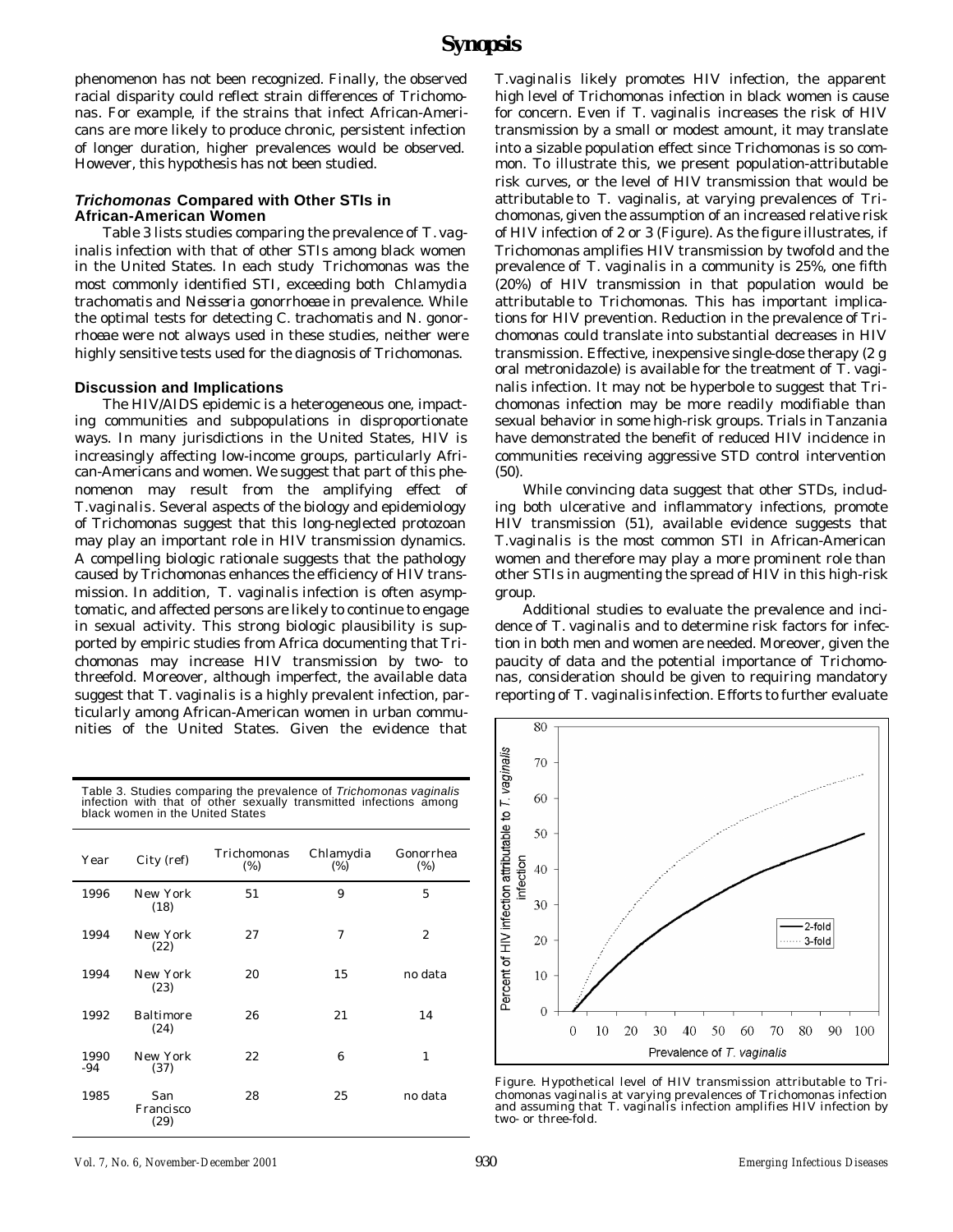the interactions between *T. vaginalis* and HIV, particularly in an industrialized country setting, would also seem warranted. However, given the lower rates of heterosexual transmission, such studies would be expensive and require a large sample. Nevertheless, we believe that current information is compelling enough to warrant considering implementation of efforts to identify and treat persons with *T. vaginalis* infection, particularly African-Americans, in areas of overlapping HIV and *T. vaginalis* epidemics. Screening programs using self-collected vaginal swabs (52) for culture may be a reasonable method for such an effort. An alternative approach would be to first use wet mount examination, which is relatively easy and inexpensive but lacks sensitivity, followed by culture for specimens that are negative on wet mount. Recent development of sensitive and specific urine-based diagnostic techniques can enhance both the yield and ease of screening efforts (53); however, issues of cost and accessibility may limit the use of such methods for the average physician.

Frank Sorvillo is an associate professor in-residence in the Department of Epidemiology at UCLA=s School of Public Health. His research interests include the epidemiology and control of infectious diseases, particularly parasitic agents.

#### **References**

- 1. Cates W Jr. Estimates of the incidence and prevalence of sexually transmitted diseases in the United States. American Social Health Association Panel. Sex Transm Dis 1999;26(4 Suppl):S2-7.
- 2. Wolner-Hanssen P, Krieger J, Stevens CE, Kiviat NB, Koutsky L, Critchlow C, et al. Clinical manifestations of vaginal trichomoniasis. JAMA 1989;264:571-6.
- 3. Cotch MF, Pastorek JG II, Nugent RP, Hillier SL, Gibbs RS, Martin DH, et al. *Trichomonas vaginalis* associated with low birth weight and preterm delivery. The Vaginal Infections and Prematurity Study Group. Sex Trans Dis 1997;24:353-60.
- 4. Laga M, Manoka A, Kivuvu M, Malele B, Tuliza M, Nzila N, et al. Non-ulcerative sexually transmitted diseases as risk factors for HIV-1 transmission in women: results from a cohort study. AIDS 1993;7:95-102.
- 5. Sardana S, Sodhani P, Agarwal SS, Sehgal A, Roy M, Singh V, et al. Epidemiologic analysis of *Trichomonas vaginalis* infection in inflammatory smears. Acta Cytol 1994;38:693-7.
- 6. Kiviat NB, Paavonen JA, Brockway J, Critchlow C, Brunham RC, Stevens CE, et al. Cytologic manifestations of cervical and vaginal infections. 1. Epithelial and inflammatory cellular changes. JAMA 1985;253:989-96.
- 7. Levine WC, Pope V, Bhoomkar A, Tambe P, Lewis JS, Zaidi AA, et al. Increase in endocervical CD4 lymphocytes among women with nonulcerative sexually transmitted diseases. Infect Dis 1998;177:167-74.
- 8. Fouts AC, Kraus SJ. *Trichomonas vaginalis*: reevaluation of its clinical presentation and laboratory diagnosis. J Infect Dis 1980;141:137-43.
- 9. Kreiss J, Willerford DM, Hensel M, Emonhy W, Plummer F, Ndinya-Achola J, et al. Association between cervical inflammation and cervical shedding of human immunodeficiency virus DNA. J Infect Dis 1994;170:1597-601.
- 10. Hobbs MM, Kzembe P, Reed AW, Miller WC, Nkata E, Zimba D, et al. *Trichomonas vaginalis* as a cause of urethritis in Malawian men. Sex Transm Dis 1999;26:381-7.
- 11. Draper D, Donohoe W, Mortimer L, Heine RP. Cysteine proteases of *Trichomonas vaginalis* degrade secretory leukocyte protease inhibitor. J Infect Dis 1998;178:815-9.
- 12. Wilkinson D, Abdool Karim SS, Harrison A, Lurie M, Colvin M, Connolly C, et al. Unrecognized sexually transmitted infections in rural South African women: a hidden epidemic. Bull World Health Organ 1999;77:22-8.
- 13. Ghys PD, Diallo MO, Ettiegne-Traore V, Yeboue KM, Gnaore E, Lorougnon F, et al. Genital ulcers associated with human immunodeficiency virus-related immunosuppression in female sex workers in Abidjan, Ivory Coast. J Infect Dis 1995;172:1371-4.
- 14. ter Muelen J, Mgaya HN, Chang-Claude J, Luande J, Mtiro H, Mhina M, et al. Risk factors for HIV infection in gynaecological inpatients in Dar Es Salaam, Tanzania, 1988-1990. East Afr Med J 1992;69:688-92.
- Wiese W, Patel SR, Patel SC, Ohl CA, Estrada CA. A metaanalysis of the Papanicolaou smear and wet mount for the diagnosis of vaginal trichomoniasis. Am J Med 2000;108:301-8.
- 16. Madico G, Quinn TC, Rompalo A, McKee KT Jr, Gaydos CA. Diagnosis of *Trichomonas vaginalis* infection by PCR using vaginal swab samples. J Clin Microbiol 1998;36:3205-10.
- 17. van Der Schee C, van Belkum A, Zwijgers L, van Der Brugge E, O'Neil EL, Luijendijk A, et al. Improved diagnosis of *Trichomonas vaginalis* infection by PCR using vaginal swabs and urine specimens compared to diagnosis by wet mount microscopy, culture, and fluorescent staining. J Clin Microbiol 1999;37:4127-30.
- 18. Shuter J, Bell D, Graham D, Holbrook KA, Bellin EY. Rates of and risk factors for trichomoniasis among pregnant inmates in New York City. Sex Transm Dis 1998;25:303-7.
- Bersoff-Matcha SJ, Horgan MM, Farser VJ, Mundy LM, Stoner BP. Sexually transmitted disease acquisition among women infected with human immunodeficiency virus type 1. J Infect Dis 1998;178:1174-7.
- 20. Cu-Uvin S, Hogan JW, Warren D, Klein RS, Peipert J, Schuman P, et al. Prevalence of lower genital tract infections among human immunodeficiency virus (HIV)Bseropositive and highrisk HIV-seronegative women. Clin Infect Dis 1999;29:1145-50.
- 21. Bunnell RE, Dahlberg L, Rolfs R, Ransom R, Gershman K, Farshy C, et al. High prevalence and incidence of sexually transmitted diseases in urban adolescent females despite moderate risk behaviors. J Infect Dis 1999;180:1624-31.
- DeHovitz JA, Kelly P, Feldman J, Sierra MF, Clarke L, Bromberg J, et al. Sexually transmitted diseases, sexual behavior, and cocaine use in inner-city women. Am J Epidemiol 1994;140:1125-34.
- 23. Fleisher JM, Senie RT, Minkoff H, Jaccard J. Condom use relative to knowledge of sexually transmitted disease prevention, method of birth control, and past or present infection. J Community Health 1994;19:395-407.
- 24. Pabst KM, Reichart CA, Knud-Hansen CR, Wasserheit JN, Quinn TC, Shah K, et al. Disease prevalence among women attending a sexually transmitted disease clinic varies with reason for visit. Sex Transm Dis 1992;19:88-91.
- 25. Wilson TE, Minkoff H, McCalla S, Petterkin C, Jaccard J. The relationship between pregnancy and sexual risk taking. Am J Obstet Gynecol 1996;174:1033-6.
- 26. Miller JM, Chambers DC, Miller JM. Infection with *Trichomonas vaginalis* in a black population. J Natl Med Assoc 1989;81:701-2.
- 27. Cotch MF, Pastorek JG II, Nugent RP, Yerg DE, Martin DH, Eschenbach DA. Demographic and behavioral predictors of *Trichomonas vaginalis* infection among pregnant women. Obstet Gynecol 1991;78:1087-92.
- 28. Barbone F, Austin H, Louv WC, Alexander WJ. A follow-up study of methods of contraception, sexual activity, and rates of trichomoniasis, candidiasis, and bacterial vaginosis. Am J Obstet Gynecol 1990;163:510-14.
- 29. Shafer MA, Sweet RL, Ohm-Smith MJ, Shalwitz J, Beck A, Schacter J. Microbiology of lower genital tract in postmenarchal adolescent girls: Differences by sexual activity, contraception, and presence of nonspecific vaginitis. Pediatrics 1985;107;974-81.
- 30. Hardy PH, Hardy JB, Nell EE, Graham DA, Spence MR, Rosenbaum RC. Prevalence of six sexually transmitted disease agents among pregnant inner-city adolescents and pregnancy outcome. Lancet 1984;2:333-7.
- 31. Bell TA, Farrow JA, Stamm WE, Critchlow CW, Holmes KK. Sexually transmitted diseases in females in a juvenile detention center. Sex Transm Dis 1985;12:140-4.